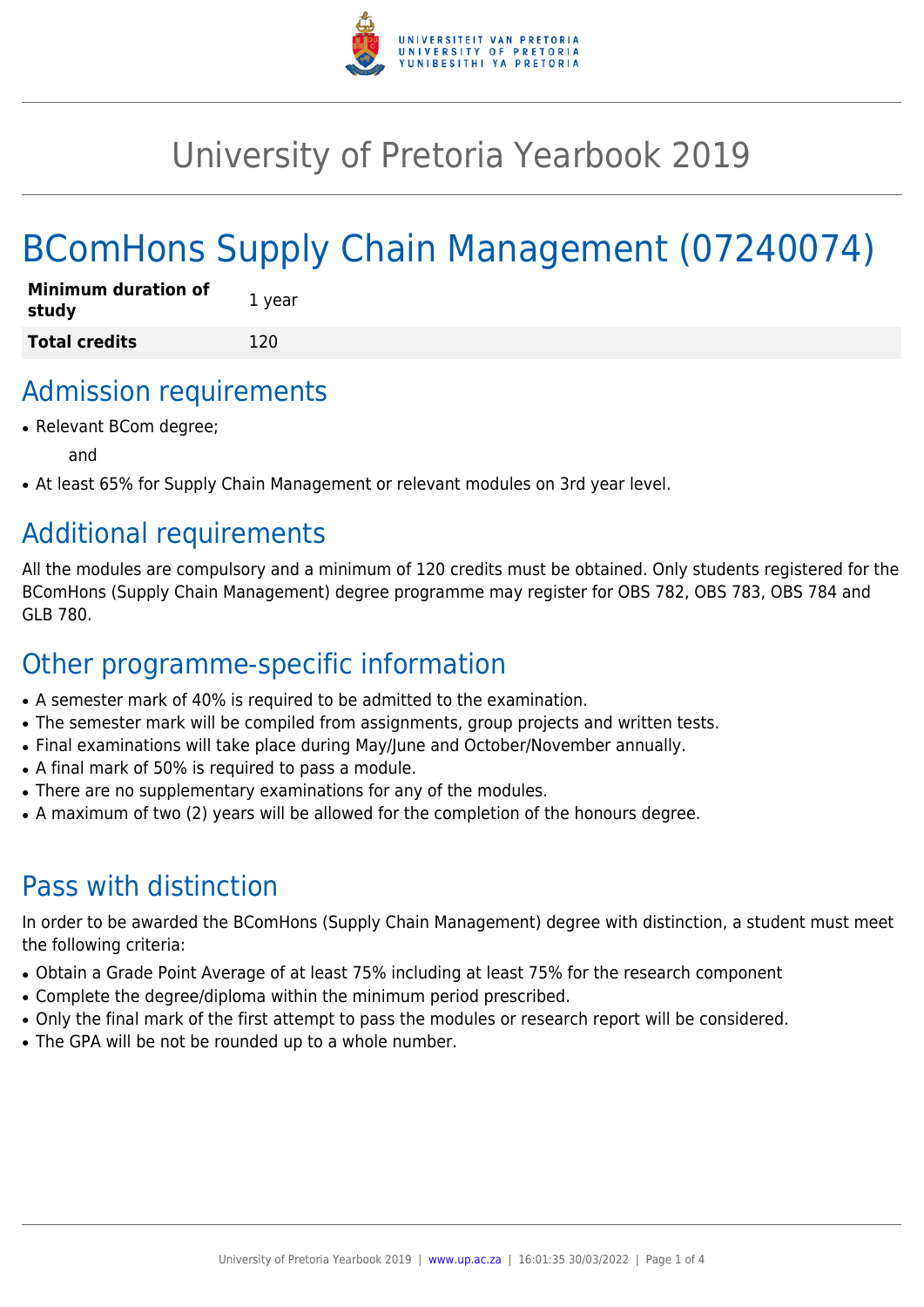

### Curriculum: Final year

**Minimum credits: 120**

#### **Core modules**

#### **Strategic supply chain management 780 (GLB 780)**

| <b>Module credits</b>         | 20.00                          |
|-------------------------------|--------------------------------|
| <b>Prerequisites</b>          | OBS 316 and OBS 326            |
| <b>Contact time</b>           | 15 contact hours               |
| <b>Language of tuition</b>    | Module is presented in English |
| <b>Department</b>             | <b>Business Management</b>     |
| <b>Period of presentation</b> | Semester 1 or Semester 2       |

#### **Module content**

The purpose of this module is to have students gain insight and perspective into the integrated total materials flow through the enterprise to the target market. Study themes: Logistics management in perspective; The materials supply activities required for operations; Supporting the activities of materials supply; Physical transformation of materials during the production process with emphasis on operations planning and control; Support of logistics management including physical distribution; Assessment of logistics performance and Logistics management – an integrated context.

Global dimensions of supply chain management; supply chain structure, processes and trade-offs; key strategic principles; distribution and omni-channel network design; demand management; order management; customer service; managing fulfilment; aligning supply chains; supply chain performance measurement; supply chain technology; strategic supply chain challenges and the supply chain of the future.

#### **Strategic operations management 782 (OBS 782)**

| <b>Module credits</b>         | 20.00                          |
|-------------------------------|--------------------------------|
| <b>Prerequisites</b>          | OBS 310 and OBS 320            |
| <b>Contact time</b>           | 15 contact hours               |
| <b>Language of tuition</b>    | Module is presented in English |
| <b>Department</b>             | <b>Business Management</b>     |
| <b>Period of presentation</b> | Semester 1 or Semester 2       |

#### **Module content**

The module focuses on the design, implementation and analysis of an operations management strategy; the role of operations management and the relationship between operations, products and services; contemporary trends and innovations in operations management; aims of an operations strategy and how operations strategy develops over time; designing a product operations strategy and the appropriate strategic fit to the environment, designing the services operations strategy and the appropriate strategic fit to the environment; implementing the operations strategy and how global and dynamic contexts affects the implementation; analysing the operations strategy and measurement of the operations strategy.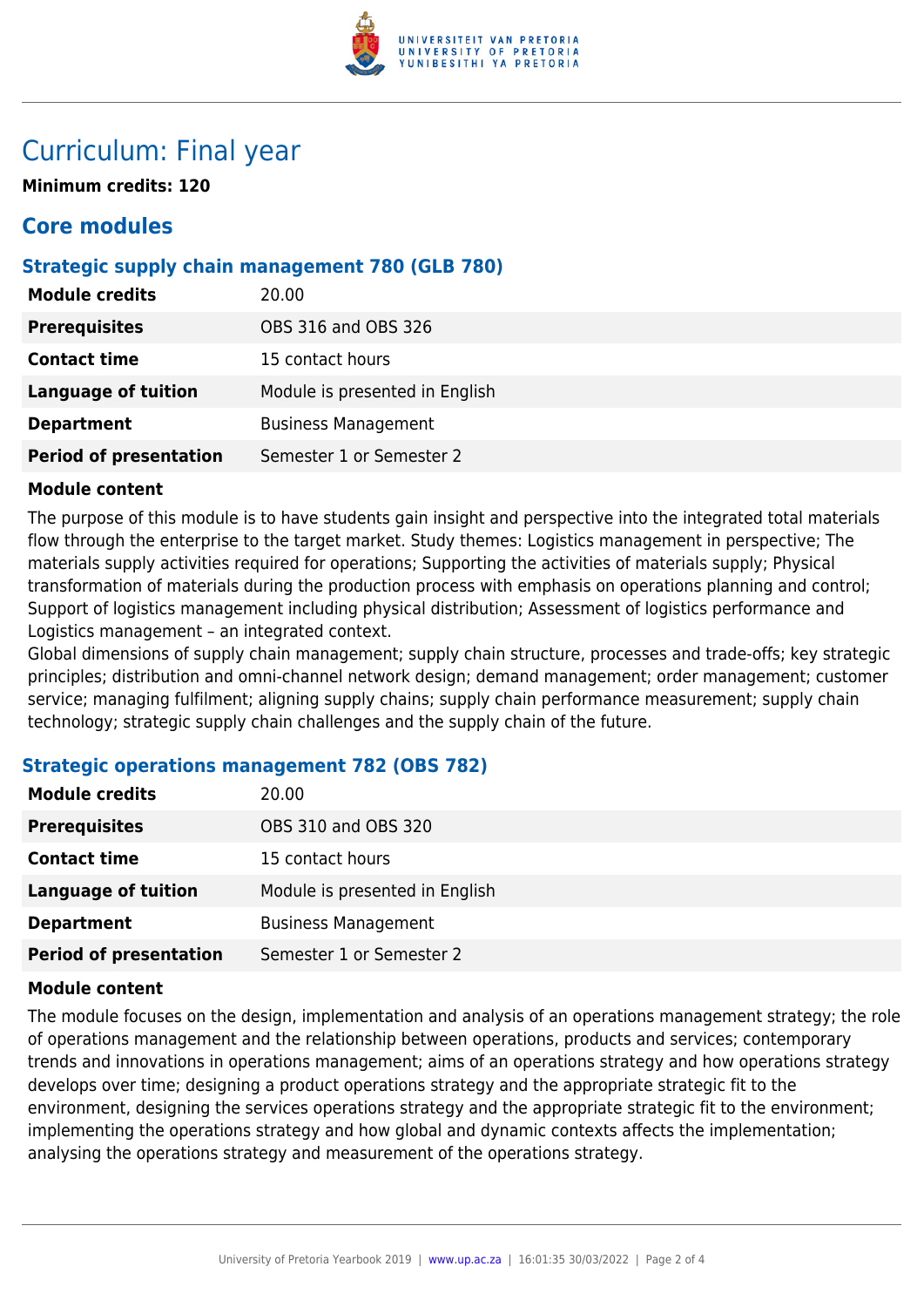

#### **Procurement and supply management 783 (OBS 783)**

| <b>Module credits</b>         | 20.00                          |
|-------------------------------|--------------------------------|
| <b>Prerequisites</b>          | OBS 316 and OBS 326            |
| <b>Contact time</b>           | 15 contact hours               |
| Language of tuition           | Module is presented in English |
| <b>Department</b>             | <b>Business Management</b>     |
| <b>Period of presentation</b> | Semester 1 or Semester 2       |

#### **Module content**

The focus of the module is on procurement as a strategic function within the firm; the role of procurement and supply management in the supply chain; drivers and challenges within procurement; supply processes and technology; needs identification and specification-category of needs, volume, determining the right price to pay for the right value; strategic cost management; cost management tools and techniques; negotiation and contracting; make versus buy decisions; supplier selection and development; supplier evaluation; supplier assessment methods and supplier ranking; E-procurement-approaches, benefits and limitations; supplier relationship management; suppliers as a source of innovation; total cost of ownership; global supply management; reasons and challenges of global sourcing; incoterms; corporate social responsibility (CSR) in procurement; sustainability in procurement.

#### **Physical distribution management 784 (OBS 784)**

| <b>Module credits</b>         | 20.00                          |
|-------------------------------|--------------------------------|
| <b>Prerequisites</b>          | OBS 316 and OBS 326            |
| <b>Contact time</b>           | 15 contact hours               |
| Language of tuition           | Module is presented in English |
| <b>Department</b>             | <b>Business Management</b>     |
| <b>Period of presentation</b> | Semester 1 or Semester 2       |

#### **Module content**

The integrated nature of inventory, transportation and warehousing management within the supply chain is analysed. Optimisation techniques and strategies enable students to systematically rationalise inventory levels and improve warehousing and transportation performance from a cost and customer service perspective. Key topics to be covered includes: Planning to fine tune inventory holding; distribution requirements planning; functionalities of inventory optimisation tools; vendor managed inventory process;optimising warehouse costs; warehouse risk management assessment; optimising transport mode selection; evaluating freight market and selecting appropriate carriers, transport supplier agreements; optimising transport scheduling; reverse logistics systems; designing a distribution network; key performance indicators to improve inventory levels and warehouse and transportation operations; selecting appropriate information technology systems.

#### **Research report 790 (OBS 790)**

| <b>Module credits</b> | 40.00             |
|-----------------------|-------------------|
| <b>Prerequisites</b>  | No prerequisites. |